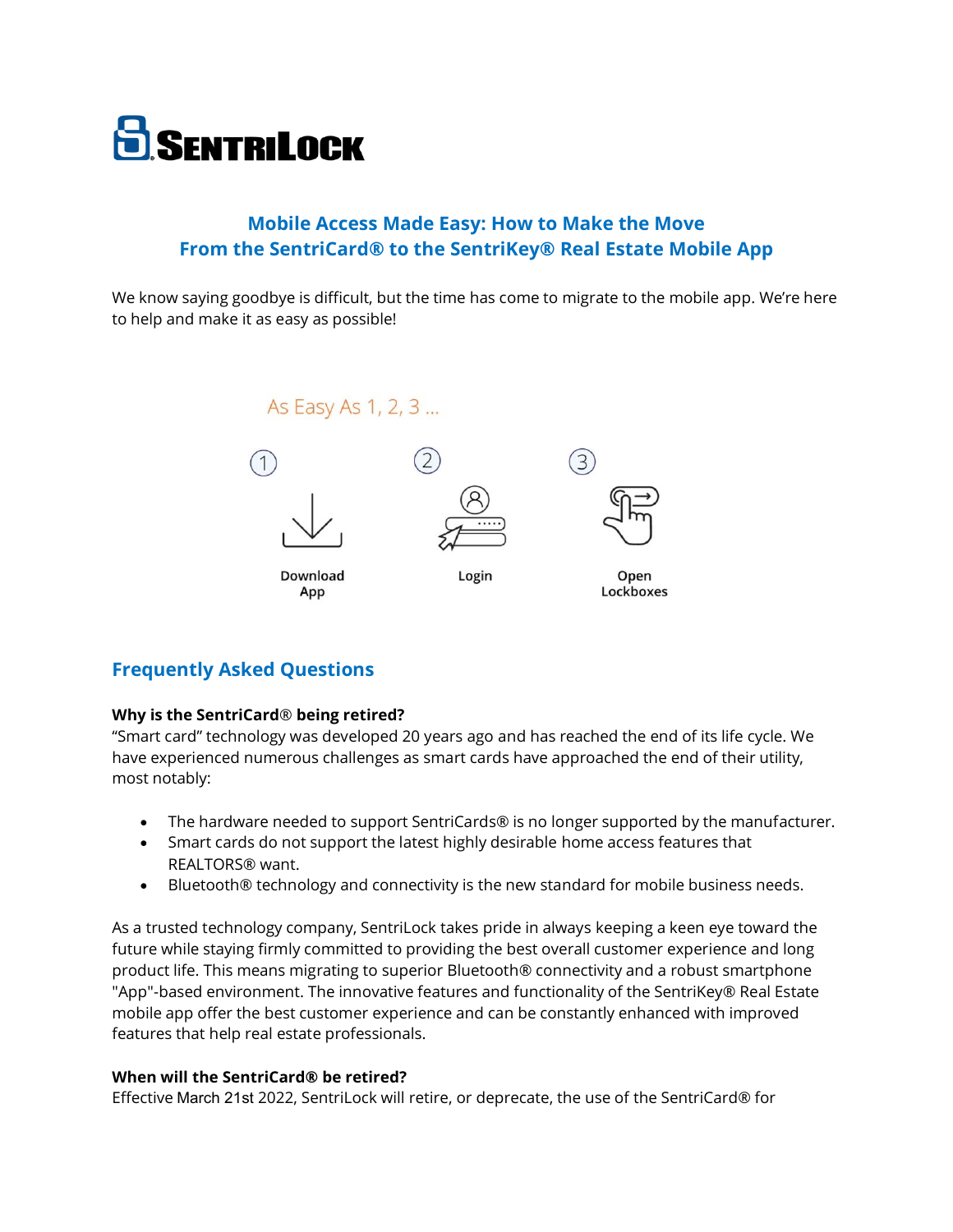opening the lockbox key compartment. SentriCards® will still be used to take ownership of lockboxes, change your lockbox settings, and operate your own lockboxes.

## **Should I keep my SentriCard®?**

If you own any non-Bluetooth® lockboxes, you will want to keep your SentriCard® to change the lockbox settings, reset the internal clock after a battery change, and to transfer ownership. Be sure to renew your SentriCard® in early 2022 to reprogram it to continue these functions!

# **What does this mean for me? What do I, as an agent, have to do to avoid interruption on March 21st?**

Retirement of the SentriCard® means that it will no longer be supported as a means of access to other agents' lockboxes. You will need to download and use the SentriKey® Real Estate mobile app to continue using the SentriLock system to show properties.

# **What are the benefits of moving to the SentriKey® Real Estate mobile app?**

The SentriKey® Real Estate mobile app offers a wide range of benefits, including:

- Instant notifications
- Quick access tracking
- Customization of showing instructions
- Listing agent contact information
- Linking to third-party data integration resources
- Rapid generation of One Day Codes
- Automated renewal of credentials!

# **How do I set up the SentriKey® Real Estate mobile app?**

- Go to your app store [\(App Store](https://apps.apple.com/us/app/sentrismart/id643986446) or [Google Play](https://play.google.com/store/apps/details?id=com.sentrilock.sentrismart&hl=en_US)) and search for "SentriKey®." Download the app.
- Use the same login information that you use to log in to the SentriCard® Utility program or the website to enter the app.
- Upon your first login, the app wizard will ask you to enable important features to get the most out of the application. You are then ready to perform all lockbox-related function in one place!

# **How do I make sure I have access to open lockboxes with the SentriKey® Real Estate mobile app?**

The SentriKey® Real Estate mobile app will renew your credentials automatically every time you open it. To validate your credentials, we recommend that you open the SentriKey® Real Estate mobile app while in Wi-Fi or cellular signal before you open lockboxes using the app. Your credentials will be renewed automatically for 21 days.

# **Are my old lockboxes obsolete?**

No, your existing lockboxes will continue to work. SentriLock's SentriKey® Real Estate mobile app is backwards-compatible with all lockboxes. To take full advantage of the features and functionality available through the app, we recommend using a Bluetooth®-enabled lockbox, but our app solution will work with all existing SentriLock previous-generation lockboxes.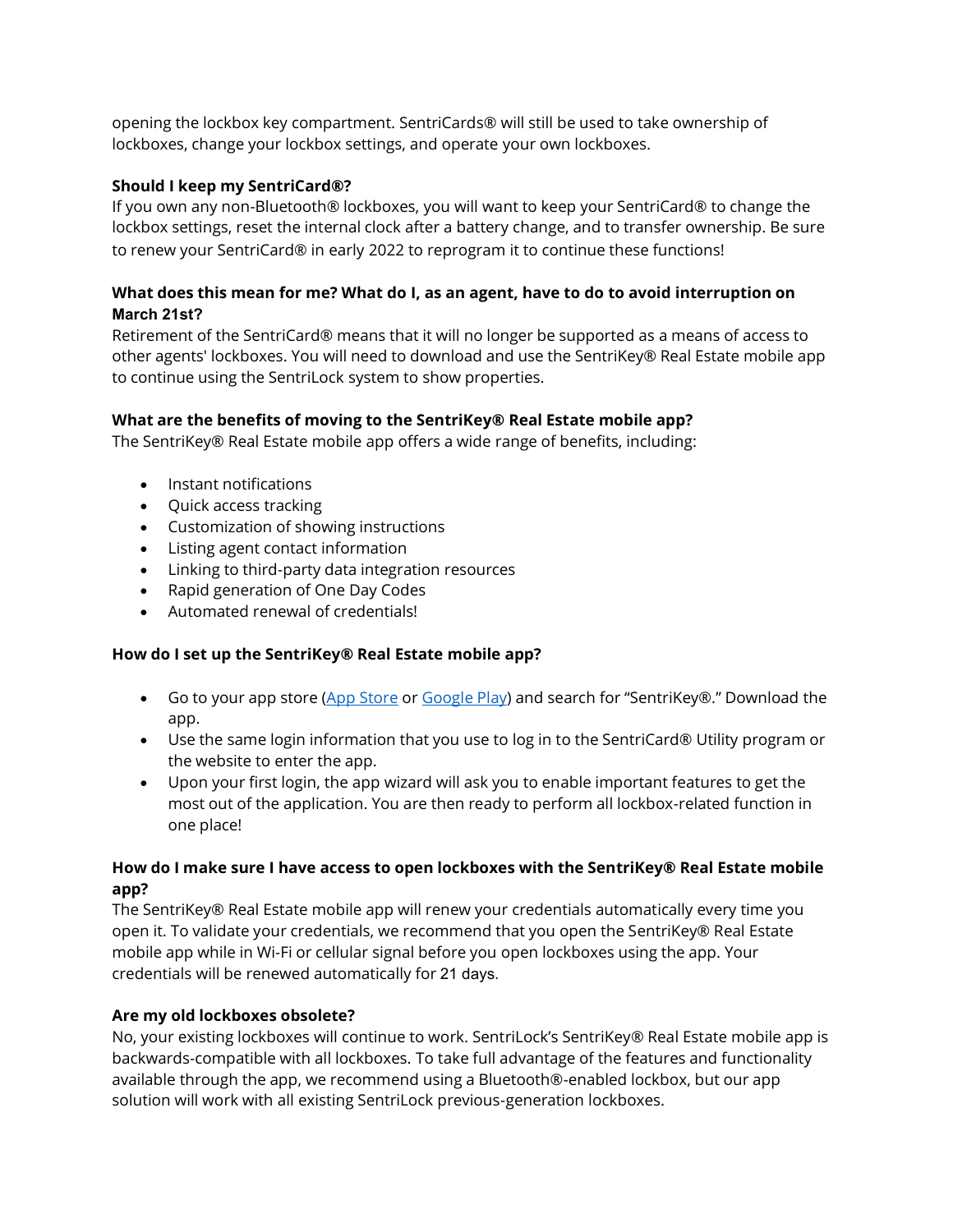## **What type of lockbox should I own?**

SentriLock recommends a Bluetooth®-enabled lockbox for the best possible experience. The SentriKey® Real Estate mobile app supports non-Bluetooth® lockboxes, but special precautions are required in areas with poor cellphone or Wi-Fi coverage.

## **How can I determine if my lockbox is Bluetooth®-enabled?**

A Bluetooth®-enabled lockbox will appear as a cream/white-colored lockbox. The Bluetooth® indicator light will blink a blue light when the ENT key on the lockbox is pressed.

# **Why should I upgrade to a Bluetooth® lockbox?**

In today's fast-paced market, your clients expect their home will be easy to show to potential buyers. The Bluetooth®-accessible lockboxes do not require any cellphone or Wi-Fi coverage to connect with the SentriKey® Real Estate mobile app. Therefore, if you are in an area lacking coverage, but you own a Bluetooth®-accessible lockbox, you will be able to easily access your lockbox.

A non-Bluetooth® lockbox requires you to download a code on your phone before losing cellphone coverage. With this in mind, it is crucial to have the best lockbox technology to ensure a smooth showing experience.

## **How do I transfer a non-Bluetooth® lockbox?**

Non-Bluetooth® lockboxes can ONLY have ownership transferred by using a SentriCard®. Due to the limitations of the non-Bluetooth® lockbox, SentriLock recommends that all sales and transfers of lockboxes include a Bluetooth®-enabled lockbox. This is especially crucial in areas with limited cellphone coverage.

### **How do I open the key compartment on a non-Bluetooth® lockbox?**

- Open the SentriKey® Real Estate mobile app.
- Tap the **View Nearby Properties** button at the bottom of the page. The property list will be displayed.
- Tap the desired listing and authorize it with your PIN or Touch/Face ID. Tap **OK**.
- If a listing doesn't show up, enter the lockbox serial number in the Search field.
- The SentriKey® Real Estate mobile app will present you with a code to key into the lockbox. **VIDEO:** [How to Open the Key Compartment on a Non-Bluetooth® Lockbox](https://vimeo.com/369588474)

### **How do I release the shackle on a non-Bluetooth® lockbox?**

- Open the SentriKey® Real Estate mobile app.
- Tap on the three lines in the upper left-hand corner.
- Navigate to **My Lockboxes** and tap **Release Shackle**.
- Select **Get Shackle Release Code** at the bottom of the page.
- Select the listing or lockbox serial number and specify the date.
- The SentriKey® Real Estate mobile app will present you with the shackle code to key into the lockbox.

**VIDEO:** [How to Release the Shackle on a non-Bluetooth® Lockbox](https://vimeo.com/369591081)